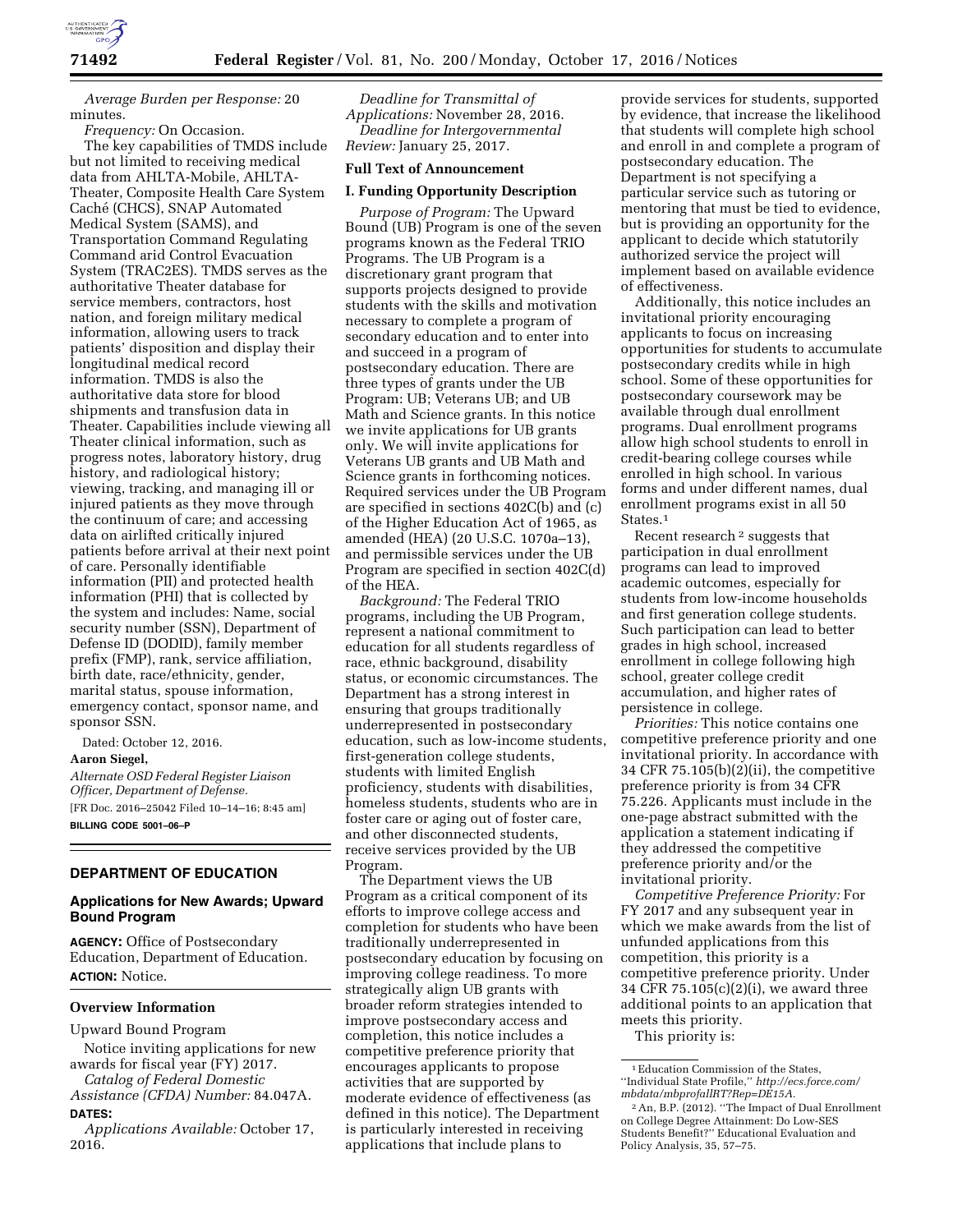*Moderate Evidence of Effectiveness* (3 points).

Applications supported by evidence of effectiveness that meets the conditions set out in the definition of ''moderate evidence of effectiveness'' in 34 CFR 77.1(c).

*Invitational Priority:* For FY 2017 and any subsequent year in which we make awards from the list of unfunded applications for this competition, this priority is an invitational priority. Under 34 CFR 75.105(c)(1), we do not give an application that meets this invitational priority a competitive or absolute preference over other applications.

This priority is:

The Secretary encourages applicants to propose projects designed to increase opportunities for participants to earn postsecondary credits in high school, such as through providing connections to dual enrollment programs.

*Definitions:* These definitions are from 34 CFR 77.1.

*Moderate evidence of effectiveness*  means one of the following conditions is met:

(i) There is at least one study of the effectiveness of the process, product, strategy, or practice being proposed that meets the WWC Evidence Standards without reservations, found a statistically significant favorable impact on a relevant outcome (with no statistically significant and overriding unfavorable impacts on that outcome for relevant populations in the study or in other studies of the intervention reviewed by and reported on by the WWC), and includes a sample that overlaps with the populations or settings proposed to receive the process, product, strategy, or practice.

(ii) There is at least one study of the effectiveness of the process, product, strategy, or practice being proposed that meets the WWC Evidence Standards with reservations, found a statistically significant favorable impact on a relevant outcome (with no statistically significant and overriding unfavorable impacts on that outcome for relevant populations in the study or in other studies of the intervention reviewed by and reported on by the WWC), includes a sample that overlaps with the populations or settings proposed to receive the process, product, strategy, or practice, and includes a large sample and a multi-site sample.

**Note:** Multiple studies can cumulatively meet the large and multi-site sample requirements as long as each study meets the other requirements in this paragraph.

*Multi-site sample* means more than one site, where site can be defined as a local education agency, locality, or State.

*Relevant outcome* means the student outcome(s) (or the ultimate outcome if not related to students) the proposed process, product, strategy, or practice is designed to improve; consistent with the specific goals of a program.

*What Works Clearinghouse Evidence Standards* means the standards set forth in the WWC Procedures and Standards Handbook (Version 3.0, March 2014), which can be found at the following link: *[http://ies.ed.gov/ncee/wwc/](http://ies.ed.gov/ncee/wwc/DocumentSum.aspx?sid=19) [DocumentSum.aspx?sid=19.](http://ies.ed.gov/ncee/wwc/DocumentSum.aspx?sid=19)* 

*Program Authority:* 20 U.S.C. 1070a– 11 and 1070a–13.

*Applicable Regulations:* (a) The Education Department General Administrative Regulations (EDGAR) in 34 CFR parts 75 (except for 75.215 through 75.221), 77, 79, 82, 84, 86, 97, 98, and 99. (b) The Office of Management and Budget Guidelines to Agencies on Governmentwide Debarment and Suspension (Nonprocurement) in 2 CFR part 180, as adopted and amended as regulations of the Department in 2 CFR part 3485. (c) The Uniform Administrative Requirements, Cost Principles, and Audit Requirements for Federal Awards in 2 CFR part 200, as adopted and amended as regulations of the Department in 2 CFR part 3474. (d) The regulations for this program in 34 CFR part 645.

**Note:** The regulations in 34 CFR part 79 apply to all applicants except federally recognized Indian tribes.

**Note:** The regulations in 34 CFR part 86 apply to institutions of higher education only.

### **II. Award Information**

*Type of Award:* Discretionary grants. *Estimated Available Funds:* The Administration has requested \$900,000,000 for the Federal TRIO Program for FY 2017, of which we intend to use an estimated \$273,000,000 for UB awards. The actual level of funding, if any, depends on final congressional action. However, we are inviting applications to allow enough time to complete the grant process if Congress appropriates funds for this program.

Contingent upon the availability of funds and the quality of applications, we may make additional awards in FY 2018 from the list of unfunded applications from this competition.

*Estimated Range of Awards:*  \$257,500–\$768,622.

*Estimated Average Size of Awards:*  \$335,890.

*Maximum Award:* We will reject any application that proposes a budget exceeding the applicable maximum amount listed here for a single budget period of 12 months. We will also reject any application for new applicants that proposes a budget to serve fewer than 60 participants or, for applicants that are current grantees, any application with a proposed budget to serve fewer than the number of participants the applicant was approved to serve in FY 2016.

• For an applicant that is not currently receiving a UB Program grant, the maximum award amount is \$257,500, based upon a per-participant cost of no more than \$4,292 and a minimum of 60 participants.

• For an applicant that is currently receiving a UB Program grant, the maximum award amount is an amount equal to the applicant's base award amount for FY 2016.

*Estimated Number of Awards:* 813.

**Note:** The Department is not bound by any estimates in this notice.

*Project Period:* Up to 60 months.

## **III. Eligibility Information**

1. *Eligible Applicants:* Institutions of higher education, public and private agencies, and organizations including community-based organizations with experience in serving disadvantaged youth, combinations of such institutions, agencies and organizations, and secondary schools.

2. *Cost Sharing or Matching:* This program does not require cost sharing or matching.

3. *Other:* An applicant may submit more than one application for a UB Program grant so long as each application describes a project that serves a different target area or target school (34 CFR 645.20(a)). The Secretary is not designating any additional populations for which an applicant may submit a separate application under this competition (34 CFR 645.20(b)).

## **IV. Application and Submission Information**

1. *Address to Request Application Package:* Ken Waters, U.S. Department of Education, 400 Maryland Avenue SW., Room 5E103, Washington, DC 20202. Telephone: (202) 453–6273 or by email: *[Ken.Waters@ed.gov.](mailto:Ken.Waters@ed.gov)* 

If you use a telecommunications device for the deaf (TDD) or a text telephone (TTY), call the Federal Relay Service (FRS), toll free, at 1–800–877– 8339.

Individuals with disabilities can obtain a copy of the application package in an accessible format (*e.g.,* braille, large print, audiotape, or compact disc)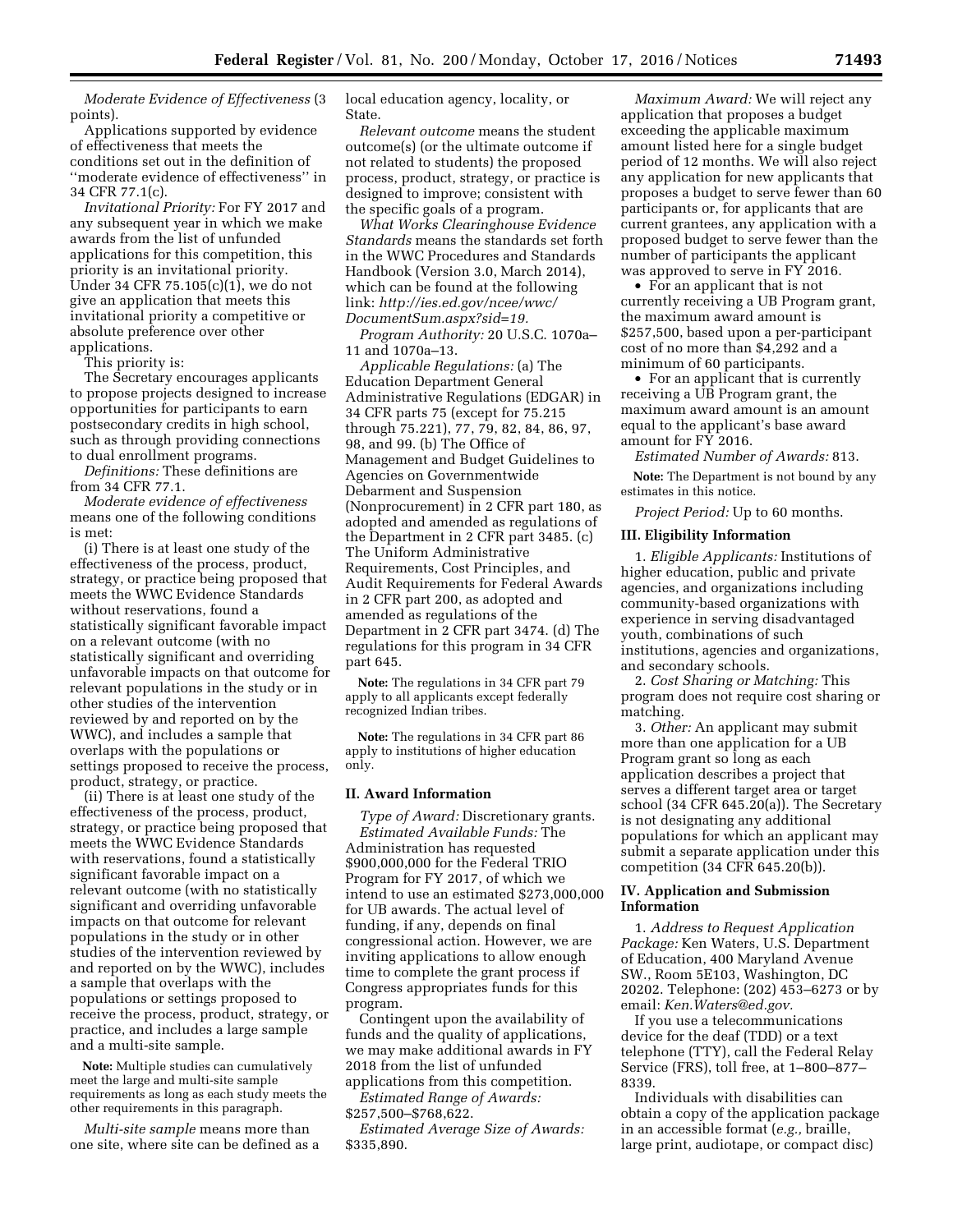by contacting the program contact person listed in this section.

2. *Content and Form of Application Submission:* Requirements concerning the content and form of an application, together with the forms you must submit, are in the application package for this program.

*Page Limit:* The application narrative (Part III of the application) is where you, the applicant, address the selection criteria that reviewers use to evaluate your application. You must limit the application narrative, which includes the budget narrative, to no more than 65 pages using the following standards:

• A "page" is  $8.5$ " x  $11$ ", on one side only, with 1″ margins at the top, bottom, and both sides. Page numbers and an identifier may be within the 1″ margin.

• Each page on which there is text or graphics will be counted as one full page.

• Double space (no more than three lines per vertical inch) all text in the application narrative, including charts, tables, figures, and graphs. Titles, headings, footnotes, quotations, references, and captions may be singled spaced.

• Use a font that is either 12 point or larger, or no smaller than 10 pitch (characters per inch).

• Use one of the following fonts: Times New Roman, Courier, Courier New, or Arial. An application submitted in any other font (including Times Roman and Arial Narrow) will not be accepted.

The page limit does not apply to Part I, the Application for Federal Assistance Face Sheet (SF 424); Part II, the Budget Information Summary form (ED Form 524); Part III, the UB Program Profile form; Part III, the one-page Project Abstract form; and Part IV, the Assurances and Certifications. The page limit also does not apply to a table of contents, which you should include in the application narrative. If you include any attachments or appendices, these items will be counted as part of Part III, the application narrative, for purpose of the page-limit requirement. You must include your complete response to the selection criteria in Part III, the application narrative.

Any application addressing the competitive preference priority may include up to four additional pages for the priority. These additional pages must be used to discuss how the application meets the competitive preference priority. Any application addressing the invitational priority may include up to two additional pages for the priority. These additional pages must be used to discuss how the application meets the invitational

priority. The additional pages allotted to address the competitive preference priority and the invitational priority cannot be used for or transferred to the application narrative or any other section of the application.

We will reject your application if—

• You do not apply these standards; or

• You exceed the page limit.

3. *Submission Dates and Times: Applications Available:* October 17, 2016.

*Deadline for Transmittal of Applications:* November 28, 2016.

Applications for grants under this program must be submitted electronically using the *Grants.gov*  Apply site (*Grants.gov*). For information (including dates and times) about how to submit your application electronically, or in paper format by mail or hand delivery if you qualify for an exception to the electronic submission requirement, please refer to *Other Submission Requirements* in section IV of this notice.

We do not consider an application that does not comply with the deadline requirements.

Individuals with disabilities who need an accommodation or auxiliary aid in connection with the application process should contact the program contact person listed under **FOR FURTHER INFORMATION CONTACT** in section VII in this notice. If the Department provides an accommodation or auxiliary aid to an individual with a disability in connection with the application process, the individual's application remains subject to all other requirements and limitations in this notice.

*Deadline for Intergovernmental Review:* January 25, 2017.

4. *Intergovernmental Review:* This program is subject to Executive Order 12372 and the regulations in 34 CFR part 79. Information about Intergovernmental Review of Federal Programs under Executive Order 12372 is in the application package for this program.

5. *Funding Restrictions:* We specify unallowable costs in 34 CFR 645.41. We reference additional regulations outlining funding restrictions in the *Applicable Regulations* section of this notice.

6. *Data Universal Numbering System Number, Taxpayer Identification Number, and System for Award Management:* To do business with the Department of Education, you must—

a. Have a Data Universal Numbering System (DUNS) number and a Taxpayer Identification Number (TIN);

b. Register both your DUNS number and TIN with the System for Award Management (SAM), the Government's primary registrant database;

c. Provide your DUNS number and TIN on your application; and

d. Maintain an active SAM registration with current information while your application is under review by the Department and, if you are awarded a grant, during the project period.

You can obtain a DUNS number from Dun and Bradstreet at the following Web site: *[http://fedgov.dnb.com/](http://fedgov.dnb.com/webform) [webform.](http://fedgov.dnb.com/webform)* A DUNS number can be created within one to two business days.

If you are a corporate entity, agency, institution, or organization, you can obtain a TIN from the Internal Revenue Service. If you are an individual, you can obtain a TIN from the Internal Revenue Service or the Social Security Administration. If you need a new TIN, please allow two to five weeks for your TIN to become active.

The SAM registration process can take approximately seven business days, but may take upwards of several weeks, depending on the completeness and accuracy of the data you enter into the SAM database. Thus, if you think you might want to apply for Federal financial assistance under a program administered by the Department, please allow sufficient time to obtain and register your DUNS number and TIN. We strongly recommend that you register early.

**Note:** Once your SAM registration is active, it may be 24 to 48 hours before you can access the information in, and submit an application through, *Grants.gov*.

If you are currently registered with SAM, you may not need to make any changes. However, please make certain that the TIN associated with your DUNS number is correct. Also note that you will need to update your registration annually. This may take three or more business days.

Information about SAM is available at *[www.SAM.gov.](http://www.SAM.gov)* To further assist you with obtaining and registering your DUNS number and TIN in SAM or updating your existing SAM account, we have prepared a *SAM.gov* Tip Sheet, which you can find at: *[www2.ed.gov/](http://www2.ed.gov/fund/grant/apply/sam-faqs.html) [fund/grant/apply/sam-faqs.html.](http://www2.ed.gov/fund/grant/apply/sam-faqs.html)* 

In addition, if you are submitting your application via *Grants.gov*, you must (1) be designated by your organization as an Authorized Organization Representative (AOR); and (2) register yourself with *Grants.gov* as an AOR. Details on these steps are outlined at the following *Grants.gov* Web page: *[www.grants.gov/](http://www.grants.gov/web/grants/register.html) [web/grants/register.html.](http://www.grants.gov/web/grants/register.html)*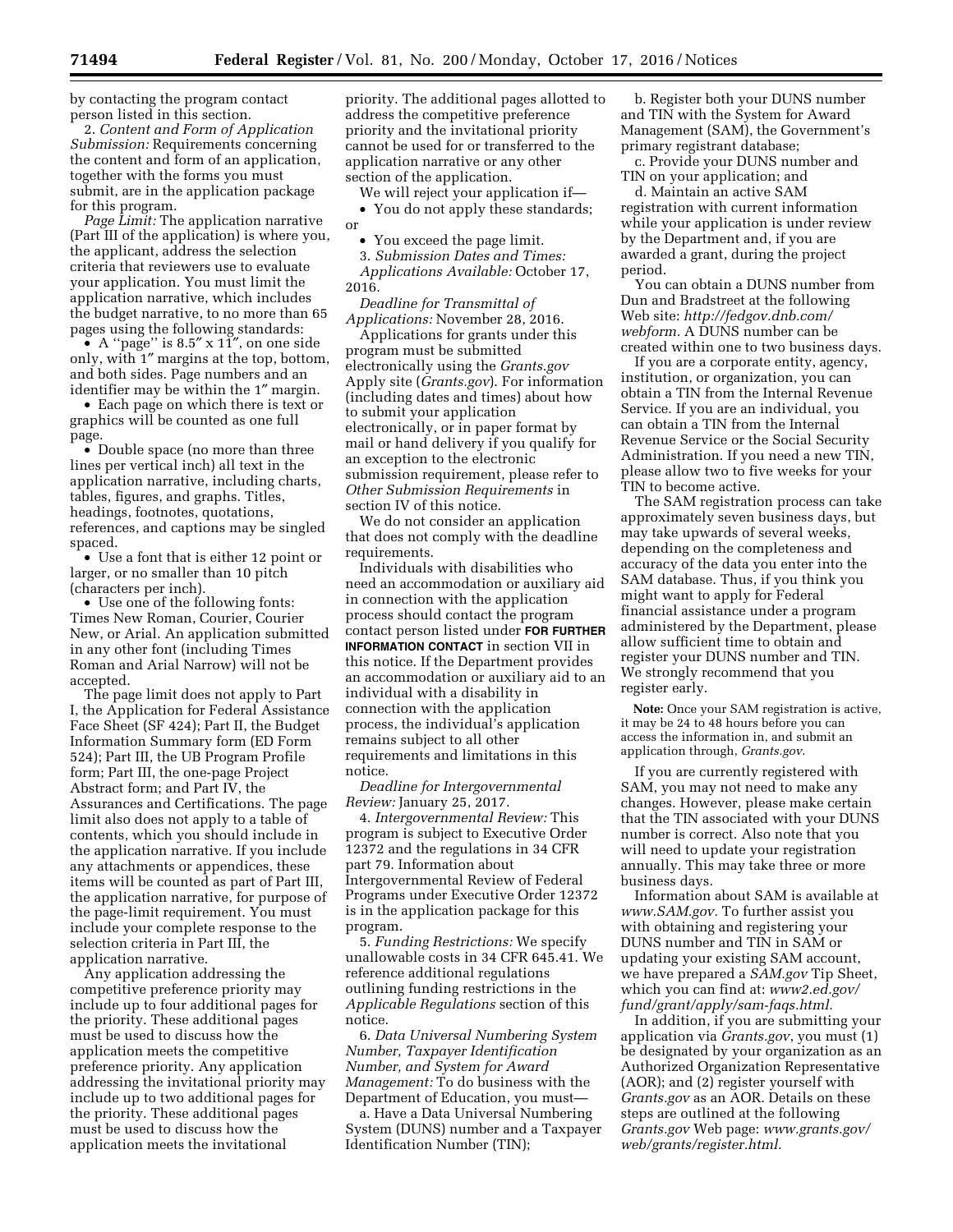7. *Other Submission Requirements:*  Applications for grants under this program must be submitted electronically unless you qualify for an exception to this requirement in accordance with the instructions in this section.

## a. *Electronic Submission of Applications.*

Applications for grants under the UB Program, CFDA number 84.047A, must be submitted electronically using the Governmentwide *Grants.gov* Apply site at *[www.Grants.gov](http://www.Grants.gov)*. Through this site, you will be able to download a copy of the application package, complete it offline, and then upload and submit your application. You may not email an electronic copy of a grant application to us.

We will reject your application if you submit it in paper format unless, as described elsewhere in this section, you qualify for one of the exceptions to the electronic submission requirement *and*  submit, no later than two weeks before the application deadline date, a written statement to the Department that you qualify for one of these exceptions. Further information regarding calculation of the date that is two weeks before the application deadline date is provided later in this section under *Exception to Electronic Submission Requirement.* 

You may access the electronic grant application for the UB Program at *[www.Grants.gov](http://www.Grants.gov)*. You must search for the downloadable application package for this program by the CFDA number. Do not include the CFDA number's alpha suffix in your search (*e.g.,* search for 84.047, not 84.047A).

Please note the following:

• When you enter the *Grants.gov* site, you will find information about submitting an application electronically through the site, as well as the hours of operation.

• Applications received by *Grants.gov* are date and time stamped. Your application must be fully uploaded and submitted and must be date and time stamped by the *Grants.gov* system no later than 4:30:00 p.m., Washington, DC time, on the application deadline date. Except as otherwise noted in this section, we will not accept your application if it is received—that is, date and time stamped by the *Grants.gov* system—after 4:30:00 p.m., Washington, DC time, on the application deadline date. We do not consider an application that does not comply with the deadline requirements. When we retrieve your application from *Grants.gov*, we will notify you if we are rejecting your application because it was date and time stamped by the *Grants.gov* system after 4:30:00 p.m., Washington, DC time, on the application deadline date.

• The amount of time it can take to upload an application will vary depending on a variety of factors, including the size of the application and the speed of your Internet connection. Therefore, we strongly recommend that you do not wait until the application deadline date to begin the submission process through *Grants.gov*.

• You should review and follow the Education Submission Procedures for submitting an application through *Grants.gov* that are included in the application package for this program to ensure that you submit your application in a timely manner to the *Grants.gov*  system. You can also find the Education Submission Procedures pertaining to *Grants.gov* under News and Events on the Department's G5 system home page at *[www.G5.gov.](http://www.G5.gov)* In addition, for specific guidance and procedures for submitting an application through *Grants.gov*, please refer to the *Grants.gov* Web site at: *[www.grants.gov/web/grants/](http://www.grants.gov/web/grants/applicants/apply-for-grants.html) [applicants/apply-for-grants.html.](http://www.grants.gov/web/grants/applicants/apply-for-grants.html)* 

• You will not receive additional point value because you submit your application in electronic format, nor will we penalize you if you qualify for an exception to the electronic submission requirement, as described elsewhere in this section, and submit your application in paper format.

• You must submit all documents electronically, including all information you typically provide on the following forms: Application for Federal Assistance (SF 424), the Department of Education Supplemental Information for SF 424, Budget Information—Non-Construction Programs (ED 524), and all necessary assurances and certifications.

• You must upload any narrative sections and all other attachments to your application as files in a read-only, non-modifiable Portable Document Format (PDF). Do not upload an interactive or fillable PDF file. If you upload a file type other than a readonly, non-modifiable PDF (*e.g.,* Word, Excel, WordPerfect, etc.) or submit a password-protected file, we will not review that material. Please note that this could result in your application not being considered for funding because the material in question—for example, the application narrative—is critical to a meaningful review of your proposal. For that reason it is important to allow yourself adequate time to upload all material as PDF files. The Department will not convert material from other formats to PDF.

• Your electronic application must comply with any page-limit requirements described in this notice.

• After you electronically submit your application, you will receive from *Grants.gov* an automatic notification of receipt that contains a *Grants.gov*  tracking number. This notification indicates receipt by *Grants.gov* only, not receipt by the Department. *Grants.gov*  will also notify you automatically by email if your application met all the *Grants.gov* validation requirements or if there were any errors (such as submission of your application by someone other than a registered Authorized Organization Representative, or inclusion of an attachment with a file name that contains special characters). You will be given an opportunity to correct any errors and resubmit, but you must still meet the deadline for submission of applications.

Once your application is successfully validated by *Grants.gov*, the Department then will retrieve your application from *Grants.gov* and send you an email with a unique PR/Award number for your application.

These emails do not mean that your application is without any disqualifying errors. While your application may have been successfully validated by *Grants.gov*, it must also meet the Department's application requirements as specified in this notice and in the application instructions. Disqualifying errors could include, for instance, failure to upload attachments in a readonly, non-modifiable PDF; failure to submit a required part of the application; or failure to meet applicant eligibility requirements. It is your responsibility to ensure that your submitted application has met all of the Department's requirements.

• We may request that you provide us original signatures on forms at a later date.

*Application Deadline Date Extension in Case of Technical Issues with the Grants.gov System:* If you are experiencing problems submitting your application through *Grants.gov*, please contact the *Grants.gov* Support Desk, toll free, at 1–800–518–4726. You must obtain a *Grants.gov* Support Desk Case Number and must keep a record of it.

If you are prevented from electronically submitting your application on the application deadline date because of technical problems with the *Grants.gov* system, we will grant you an extension until 4:30:00 p.m., Washington, DC time, the following business day to enable you to transmit your application electronically or by hand delivery. You also may mail your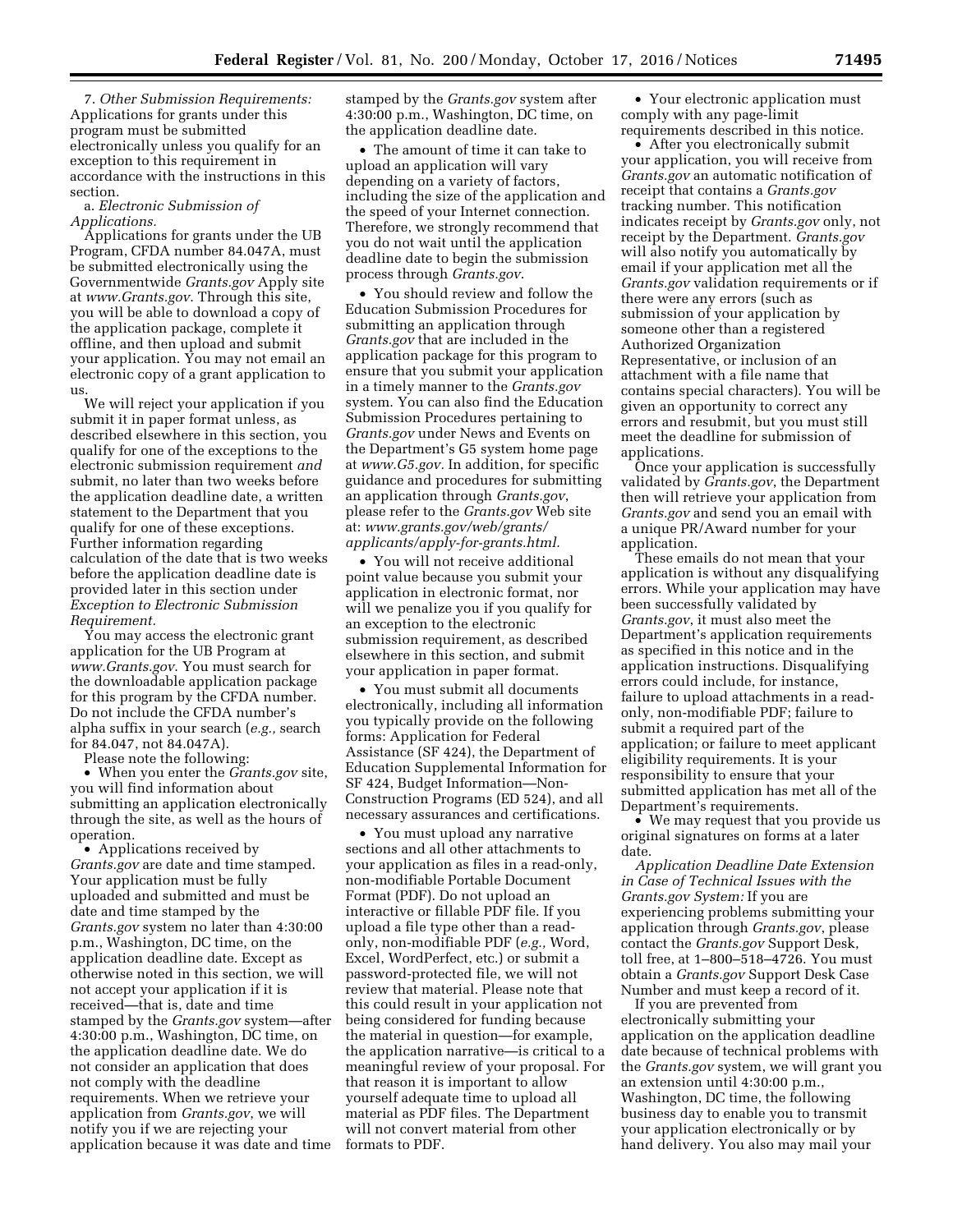application by following the mailing instructions described elsewhere in this notice.

If you submit an application after 4:30:00 p.m., Washington, DC time, on the application deadline date, please contact the program contact person listed under **FOR FURTHER INFORMATION CONTACT** in section VII of this notice and provide an explanation of the technical problem you experienced with *Grants.gov*, along with the *Grants.gov*  Support Desk Case Number. We will accept your application if we can confirm that a technical problem occurred with the *Grants.gov* system and that the problem affected your ability to submit your application by 4:30:00 p.m., Washington, DC time, on the application deadline date. We will contact you after we determine whether your application will be accepted.

**Note:** The extensions to which we refer in this section apply only to the unavailability of, or technical problems with, the *Grants.gov*  system. We will not grant you an extension if you failed to fully register to submit your application to *Grants.gov* before the application deadline date and time or if the technical problem you experienced is unrelated to the *Grants.gov* system.

*Exception to Electronic Submission Requirement:* You qualify for an exception to the electronic submission requirement, and may submit your application in paper format, if you are unable to submit an application through *Grants.gov* because—

• You do not have access to the Internet; or

• You do not have the capacity to upload large documents to the *Grants.gov* system;

*and* 

• No later than two weeks before the application deadline date (14 calendar days or, if the fourteenth calendar day before the application deadline date falls on a Federal holiday, the next business day following the Federal holiday), you mail or fax a written statement to the Department, explaining which of the two grounds for an exception prevents you from using the Internet to submit your application.

If you mail your written statement to the Department, it must be postmarked no later than two weeks before the application deadline date. If you fax your written statement to the Department, we must receive the faxed statement no later than two weeks before the application deadline date.

Address and mail or fax your statement to: Gaby Watts, U.S. Department of Education, 400 Maryland Avenue SW., Room 5E119, Washington, DC 20202. Fax: (202) 260–7464.

Your paper application must be submitted in accordance with the mail or hand delivery instructions described in this notice.

b. *Submission of Paper Applications by Mail.* 

If you qualify for an exception to the electronic submission requirement, you may mail (through the U.S. Postal Service or a commercial carrier) your application to the Department. You must mail the original and two copies of your application, on or before the application deadline date, to the Department at the following address: U.S. Department of Education, Application Control Center, Attention: (CFDA Number 84.047A), LBJ Basement Level 1, 400 Maryland Avenue SW., Washington, DC 20202–4260,

You must show proof of mailing consisting of one of the following:

(1) A legibly dated U.S. Postal Service postmark.

(2) A legible mail receipt with the date of mailing stamped by the U.S. Postal Service.

(3) A dated shipping label, invoice, or receipt from a commercial carrier.

(4) Any other proof of mailing acceptable to the Secretary of the U.S. Department of Education.

If you mail your application through the U.S. Postal Service, we do not accept either of the following as proof of mailing:

(1) A private metered postmark. (2) A mail receipt that is not dated by

the U.S. Postal Service.

**Note:** The U.S. Postal Service does not uniformly provide a dated postmark. Before relying on this method, you should check with your local post office.

We will not consider applications postmarked after the deadline date.

c. *Submission of Paper Applications by Hand Delivery.* 

If you qualify for an exception to the electronic submission requirement, you (or a courier service) may deliver your paper application to the Department by hand. You must deliver the original and two copies of your application, by hand, on or before the application deadline date, to the Department at the following address:

U.S. Department of Education Application Control Center Attention: (CFDA Number 84.047A) 550 12th Street SW., Room 7039, Potomac Center Plaza Washington, DC 20202–4260

The Application Control Center accepts hand deliveries daily between 8:00 a.m. and 4:30 p.m., Washington, DC time, except Saturdays, Sundays, and Federal holidays.

**Note for Mail or Hand Delivery of Paper Applications:** If you mail or hand deliver

your application to the Department— (1) You must indicate on the envelope and—if not provided by the Department—in Item 11 of the SF 424 the CFDA number, including suffix letter, if any, of the competition under which you are submitting your application; and

(2) The Application Control Center will mail to you a notification of receipt of your grant application. If you do not receive this grant notification within 15 business days from the application deadline date, you should call the U.S. Department of Education Application Control Center at (202) 245– 6288.

### **V. Application Review Information**

1. *Selection Criteria:* The selection criteria for this competition are in 34 CFR 645.31 and listed in the application package.

2. *Review and Selection Process:* We remind potential applicants that in reviewing applications in any discretionary grant competition, the Secretary may consider, under 34 CFR 75.217(d)(3), the past performance of the applicant in carrying out a previous award, such as the applicant's use of funds, achievement of project objectives, and compliance with grant conditions. The Secretary may also consider whether the applicant failed to submit a timely performance report or submitted a report of unacceptable quality.

In addition, in making a competitive grant award, the Secretary also requires various assurances including those applicable to Federal civil rights laws that prohibit discrimination in programs or activities receiving Federal assistance from the Department of Education (34 CFR 100.4, 104.5, 106.4, 108.8, and 110.23).

For this competition, a panel of non-Federal reviewers will review each application in accordance with the selection criteria in 34 CFR 645.31 and the competitive preference priority. The individual scores of the reviewers will be added and the sum divided by the number of reviewers to determine the peer review score received in the review process. Additionally, in accordance with 34 CFR 645.32, the Secretary will award prior experience points to applicants that conducted a UB Program project during budget periods 2013–14, 2014–15, and 2015–16, based on their documented experience. Prior experience points, if any, will be added to the application's average reader score to determine the total score for each application.

If there are insufficient funds for all applications with the same total scores, the Secretary will choose among the tied applications so as to serve geographic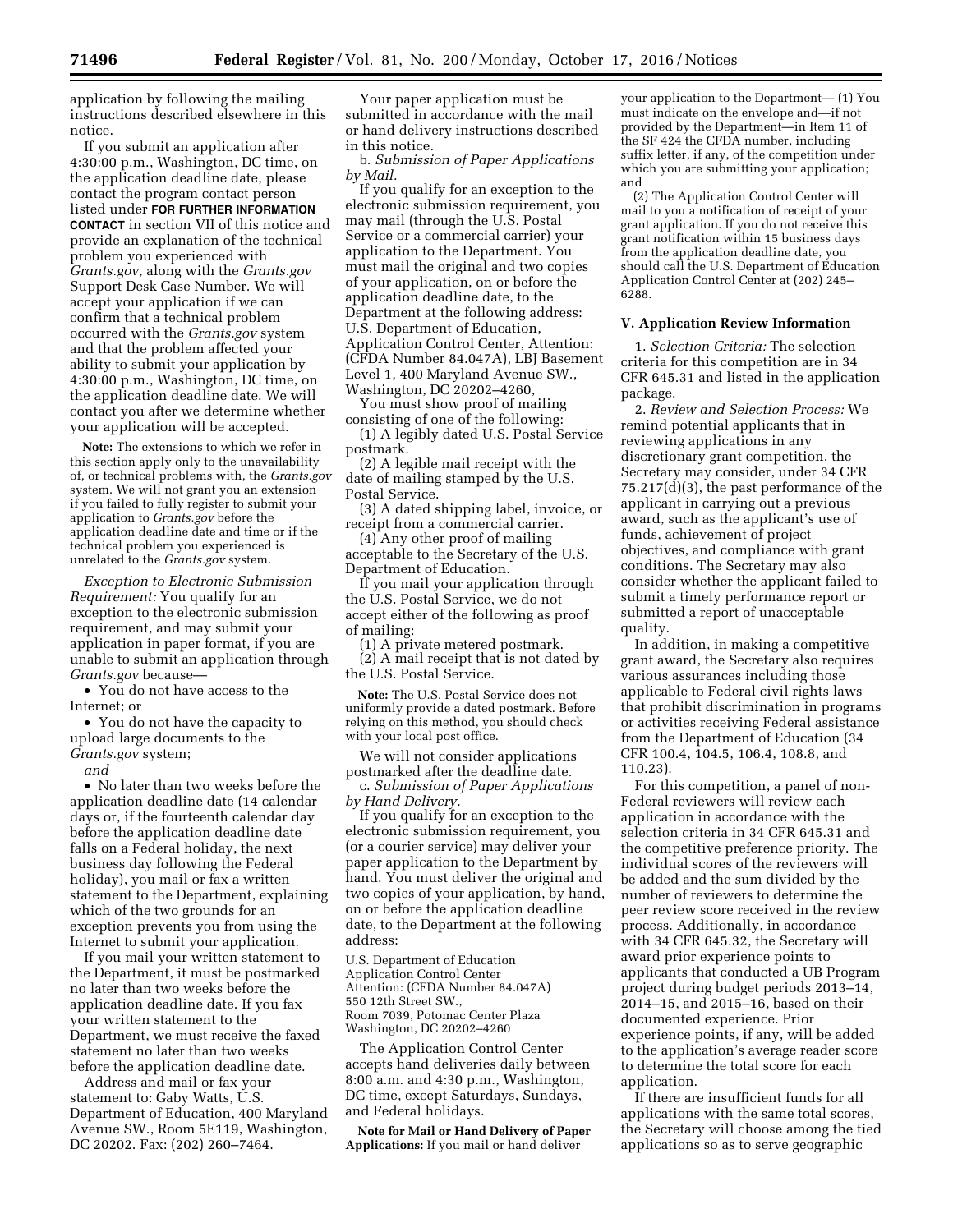areas and eligible populations that have been underserved by the UB Program.

3. *Risk Assessment and Special Conditions:* Consistent with 2 CFR 200.205, before awarding grants under this competition the Department conducts a review of the risks posed by applicants. Under 2 CFR 3474.10, the Secretary may impose special conditions and, in appropriate circumstances, high-risk conditions on a grant if the applicant or grantee is not financially stable; has a history of unsatisfactory performance; has a financial or other management system that does not meet the standards in 2 CFR part 200, subpart D; has not fulfilled the conditions of a prior grant; or is otherwise not responsible.

4. *Integrity and Performance System:*  If you are selected under this competition to receive an award that over the course of the project period may exceed the simplified acquisition threshold (currently \$150,000), under 2 CFR 200.205(a)(2) we must make a judgment about your integrity, business ethics, and record of performance under Federal awards—that is, the risk posed by you as an applicant—before we make an award. In doing so, we must consider any information about you that is in the integrity and performance system (currently referred to as the Federal Awardee Performance and Integrity Information System (FAPIIS)), accessible through SAM. You may review and comment on any information about yourself that a Federal agency previously entered and that is currently in FAPIIS.

Please note that, if the total value of your currently active grants, cooperative agreements, and procurement contracts from the Federal Government exceeds \$10,000,000, the reporting requirements in 2 CFR part 200, Appendix XII, require you to report certain integrity information to FAPIIS semiannually. Please review the requirements in 2 CFR part 200, Appendix XII, if this grant plus all the other Federal funds you receive exceed \$10,000,000.

### **VI. Award Administration Information**

1. *Award Notices:* If your application is successful, we notify your U.S. Representative and U.S. Senators and send you a Grant Award Notification (GAN); or we may send you an email containing a link to access an electronic version of your GAN. We may notify you informally, also.

If your application is not evaluated or not selected for funding, we notify you.

2. *Administrative and National Policy Requirements:* We identify administrative and national policy requirements in the application package and reference these and other requirements in the *Applicable Regulations* section of this notice.

We reference the regulations outlining the terms and conditions of an award in the *Applicable Regulations* section of this notice and include these and other specific conditions in the GAN. The GAN also incorporates your approved application as part of your binding commitments under the grant.

3. *Reporting:* (a) If you apply for a grant under this competition, you must ensure that you have in place the necessary processes and systems to comply with the reporting requirements in 2 CFR part 170 should you receive funding under the competition. This does not apply if you have an exception under 2 CFR 170.110(b).

(b) At the end of your project period, you must submit a final performance report, including financial information, as directed by the Secretary. If you receive a multiyear award, you must submit an annual performance report that provides the most current performance and financial expenditure information as directed by the Secretary under 34 CFR 75.118. The Secretary may also require more frequent performance reports under 34 CFR 75.720(c). For specific requirements on reporting, please go to *[www.ed.gov/](http://www.ed.gov/fund/grant/apply/appforms/appforms.html) [fund/grant/apply/appforms/](http://www.ed.gov/fund/grant/apply/appforms/appforms.html) [appforms.html.](http://www.ed.gov/fund/grant/apply/appforms/appforms.html)* 

(c) Under 34 CFR 75.250(b), the Secretary may provide a grantee with additional funding for data collection analysis and reporting. In this case the Secretary establishes a data collection period.

4. *Performance Measures:* The success of the UB Program will be measured by the percentage of UB participants who enroll in and complete postsecondary education. The following performance measures have been developed to track progress toward achieving program success:

1. The percentage of UB students who took two years of mathematics beyond Algebra I by the 12th grade;

2. The percentage of UB students who graduated from secondary school with a regular secondary school diploma;

3. The percentage of UB students who enrolled in postsecondary education;

4. The percentage of UB students who enrolled in a program of postsecondary education by the fall term following graduation from high school and who in the first year of postsecondary education placed into college-level math and English without need for remediation;

5. The percentage of former UB students who enrolled in a program of postsecondary education and graduated on time—within four years for the

bachelor's degree and within two years for the associate's degree;

6. The percentage of UB participants who enrolled in a program of postsecondary education and attained either an associate's degree within three years or a bachelor's degree within six years of enrollment;

7. The percentage of UB students expected to graduate high school in the reporting year who complete a Free Application for Federal Student Aid (FAFSA); and

8. The cost per successful participant. Grant recipients must collect and report data on steps they have taken toward achieving these goals. Accordingly, we request that applicants include these performance measures in conceptualizing the design, implementation, and evaluation of their proposed projects.

5. *Continuation Awards:* In making a continuation award under 34 CFR 75.253, the Secretary considers, among other things: Whether a grantee has made substantial progress in achieving the goals and objectives of the project; whether the grantee has expended funds in a manner that is consistent with its approved application and budget; and, if the Secretary has established performance management requirements, the performance targets in the grantee's approved application.

In making a continuation grant, the Secretary also considers whether the grantee is operating in compliance with the assurances in its approved application, including those applicable to Federal civil rights laws that prohibit discrimination in programs or activities receiving Federal financial assistance from the Department (34 CFR 100.4, 104.5, 106.4, 108.8, and 110.23).

## **VII. Agency Contact**

**FOR FURTHER INFORMATION CONTACT:**  Ken Waters, U.S. Department of Education, 400 Maryland Avenue SW., Room 5E103, Washington, DC 20202. Telephone: (202) 453–6273 or by email: *[Ken.Waters@ed.gov.](mailto:Ken.Waters@ed.gov)* 

If you use a TDD or a TTY, call the FRS, toll free, at 1–800–877–8339.

#### **VIII. Other Information**

*Accessible Format:* Individuals with disabilities can obtain this document and a copy of the application package in an accessible format (*e.g.,* braille, large print, audiotape, or computer disc) on request to the program contact person listed under **FOR FURTHER INFORMATION CONTACT** in section VII of this notice.

*Electronic Access to This Document:*  The official version of this document is the document published in the **Federal Register.** Free Internet access to the